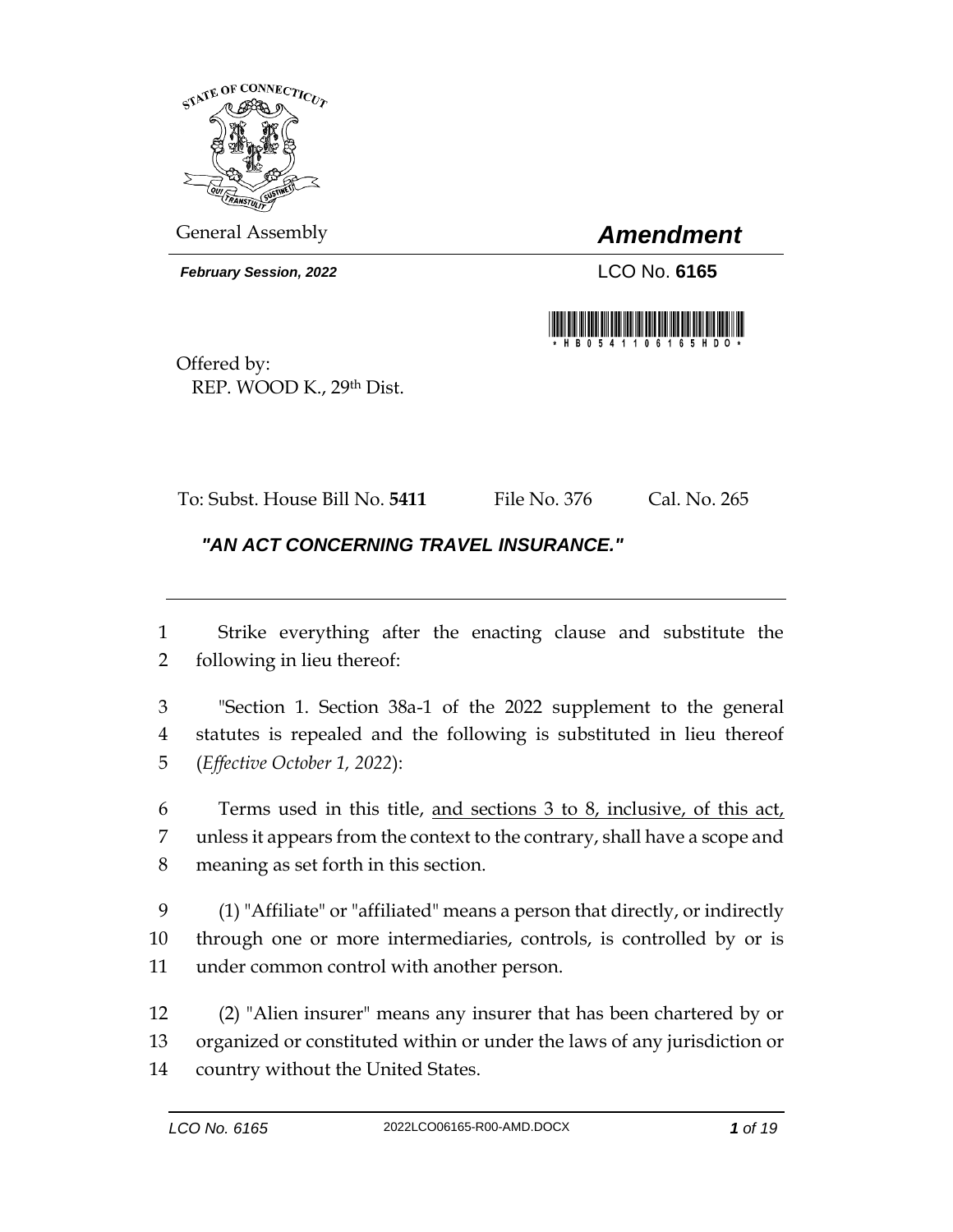(3) "Annuities" means all agreements to make periodical payments where the making or continuance of all or some of the series of the payments, or the amount of the payment, is dependent upon the continuance of human life or is for a specified term of years. This definition does not apply to payments made under a policy of life insurance.

(4) "Commissioner" means the Insurance Commissioner.

 (5) "Control", "controlled by" or "under common control with" means the possession, direct or indirect, of the power to direct or cause the direction of the management and policies of a person, whether through the ownership of voting securities, by contract other than a commercial 26 contract for goods or nonmanagement services, or otherwise, unless the power is the result of an official position with the person.

 (6) "Domestic insurer" means any insurer that has been chartered by, incorporated, organized or constituted within or under the laws of this state.

 (7) "Domestic surplus lines insurer" means any domestic insurer that has been authorized by the commissioner to write surplus lines insurance.

 (8) "Foreign country" means any jurisdiction not in any state, district or territory of the United States.

 (9) "Foreign insurer" means any insurer that has been chartered by or organized or constituted within or under the laws of another state or a territory of the United States.

 (10) "Insolvency" or "insolvent" means, for any insurer, that it is unable to pay its obligations when they are due, or when its admitted assets do not exceed its liabilities plus the greater of: (A) Capital and surplus required by law for its organization and continued operation; or (B) the total par or stated value of its authorized and issued capital stock. For purposes of this subdivision "liabilities" shall include but not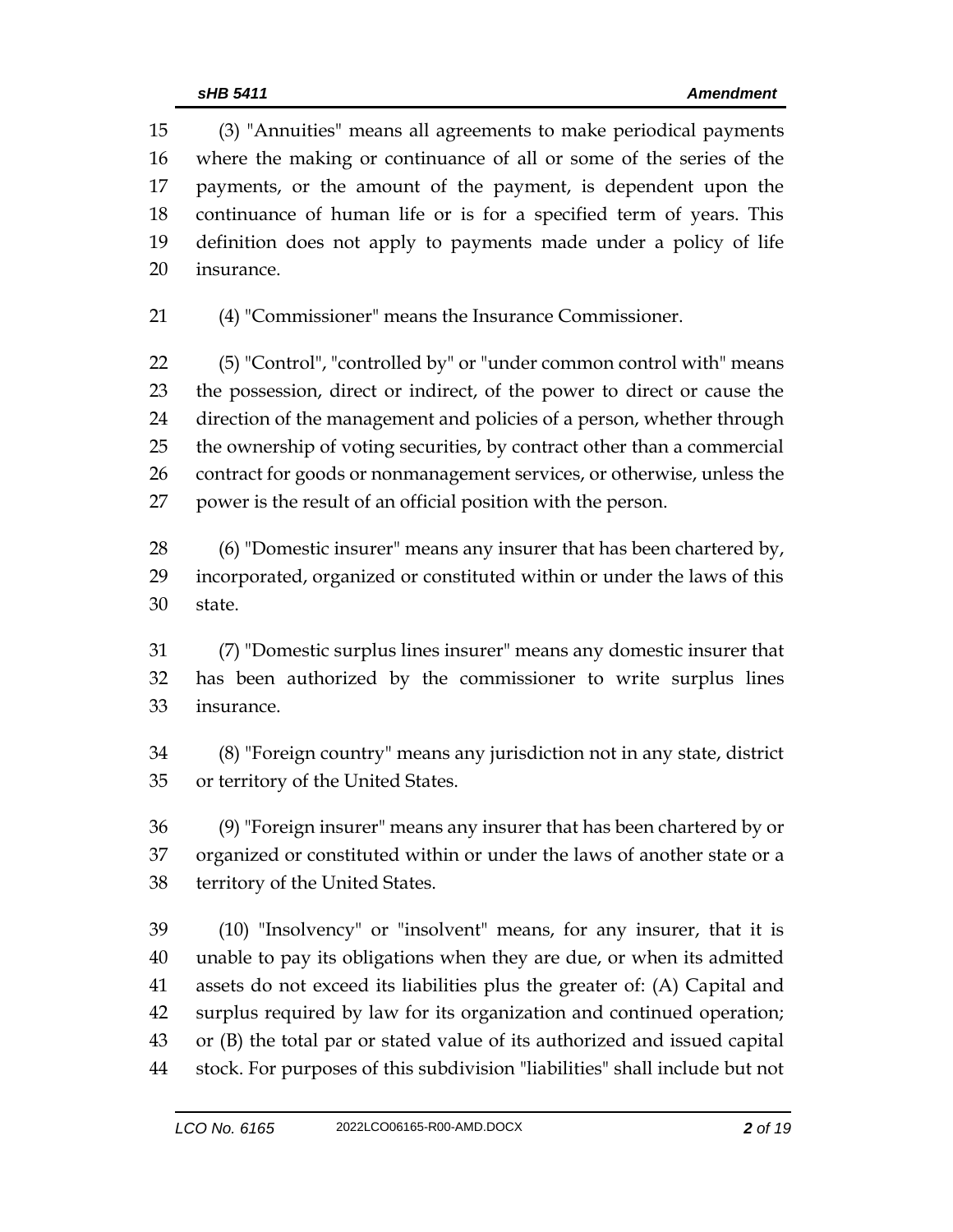be limited to reserves required by statute or by regulations adopted by the commissioner in accordance with the provisions of chapter 54 or specific requirements imposed by the commissioner upon a subject company at the time of admission or subsequent thereto.

 (11) "Insurance" means any agreement to pay a sum of money, provide services or any other thing of value on the happening of a particular event or contingency or to provide indemnity for loss in respect to a specified subject by specified perils in return for a consideration. In any contract of insurance, an insured shall have an interest which is subject to a risk of loss through destruction or impairment of that interest, which risk is assumed by the insurer and such assumption shall be part of a general scheme to distribute losses among a large group of persons bearing similar risks in return for a ratable contribution or other consideration.

 (12) "Insurer" or "insurance company" includes any person or combination of persons doing any kind or form of insurance business other than a fraternal benefit society, and shall include a receiver of any insurer when the context reasonably permits.

 (13) "Insured" means a person to whom or for whose benefit an insurer makes a promise in an insurance policy. The term includes policyholders, subscribers, members and beneficiaries. This definition applies only to the provisions of this title and does not define the meaning of this word as used in insurance policies or certificates.

 (14) "Life insurance" means insurance on human lives and insurances pertaining to or connected with human life. The business of life insurance includes granting endowment benefits, granting additional benefits in the event of death by accident or accidental means, granting additional benefits in the event of the total and permanent disability of the insured, and providing optional methods of settlement of proceeds. Life insurance includes burial contracts to the extent provided by section 38a-464.

(15) "Mutual insurer" means any insurer without capital stock, the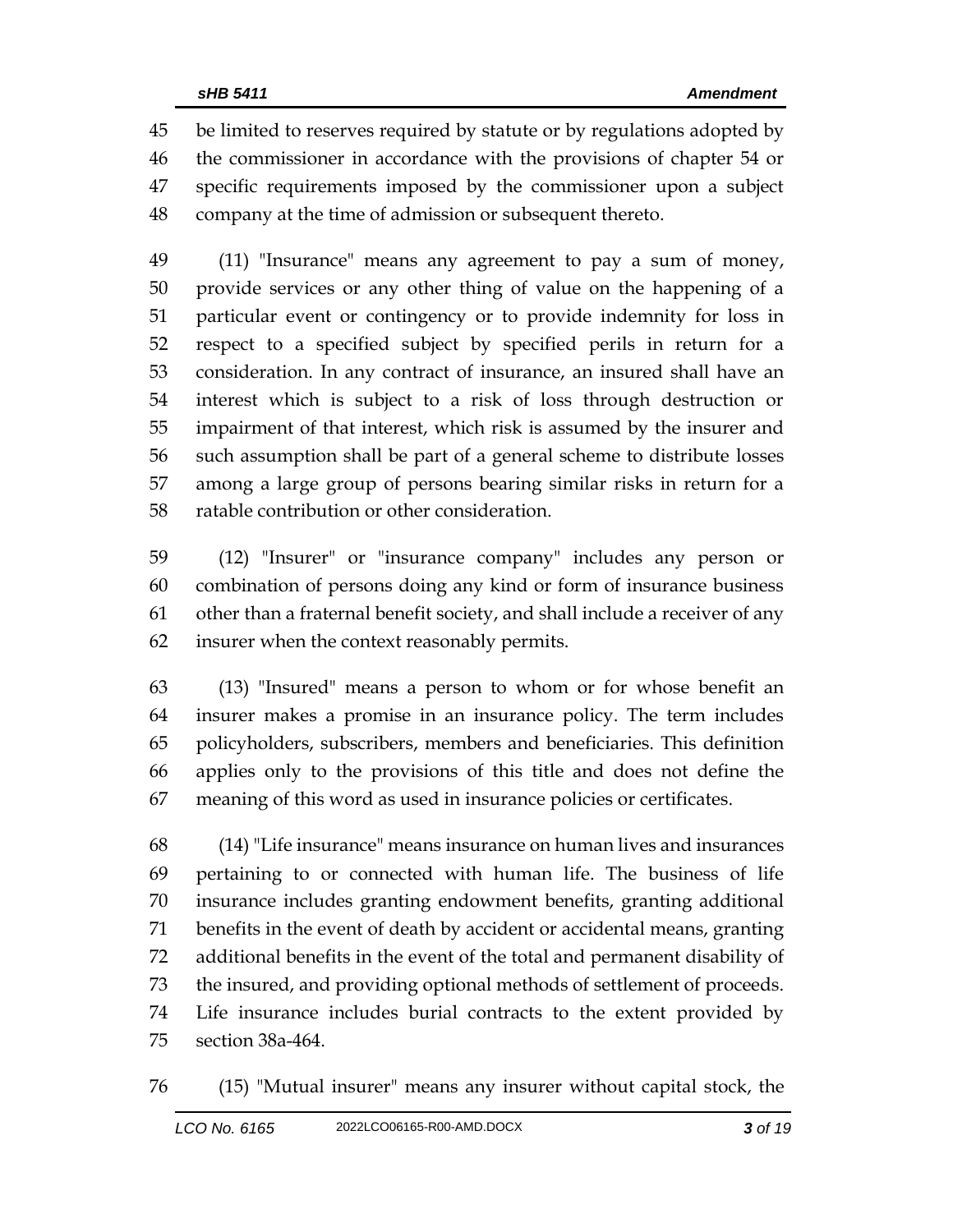managing directors or officers of which are elected by its members.

 (16) "Person" means an individual, a corporation, a partnership, a limited liability company, an association, a joint stock company, a business trust, an unincorporated organization or other legal entity.

 (17) "Policy" means any document, including attached endorsements and riders, purporting to be an enforceable contract, which memorializes in writing some or all of the terms of an insurance contract.

(18) "State" means any state, district, or territory of the United States.

 (19) "Subsidiary" of a specified person means an affiliate controlled by the person directly, or indirectly through one or more intermediaries.

 (20) "Unauthorized insurer" or "nonadmitted insurer" means an insurer that has not been granted a certificate of authority by the commissioner to transact the business of insurance in this state or an insurer transacting business not authorized by a valid certificate.

 (21) "United States" means the United States of America, its territories and possessions, the Commonwealth of Puerto Rico and the District of Columbia.

 Sec. 2. Section 38a-398 of the general statutes is repealed and the following is substituted in lieu thereof (*Effective October 1, 2022*):

 **[**(a) As used in**]** For the purposes of this section and sections 3 to 8, inclusive, of this act:

 **[**(1) "Travel insurance" means insurance, provided under an individual or a group or master insurance policy, for the following personal risks incident to planned travel: (A) Interruption or cancellation of a trip or an event; (B) loss of baggage or personal effects; (C) damage to accommodations or rental vehicles; or (D) sickness, accident, disability or death occurring during travel;**]**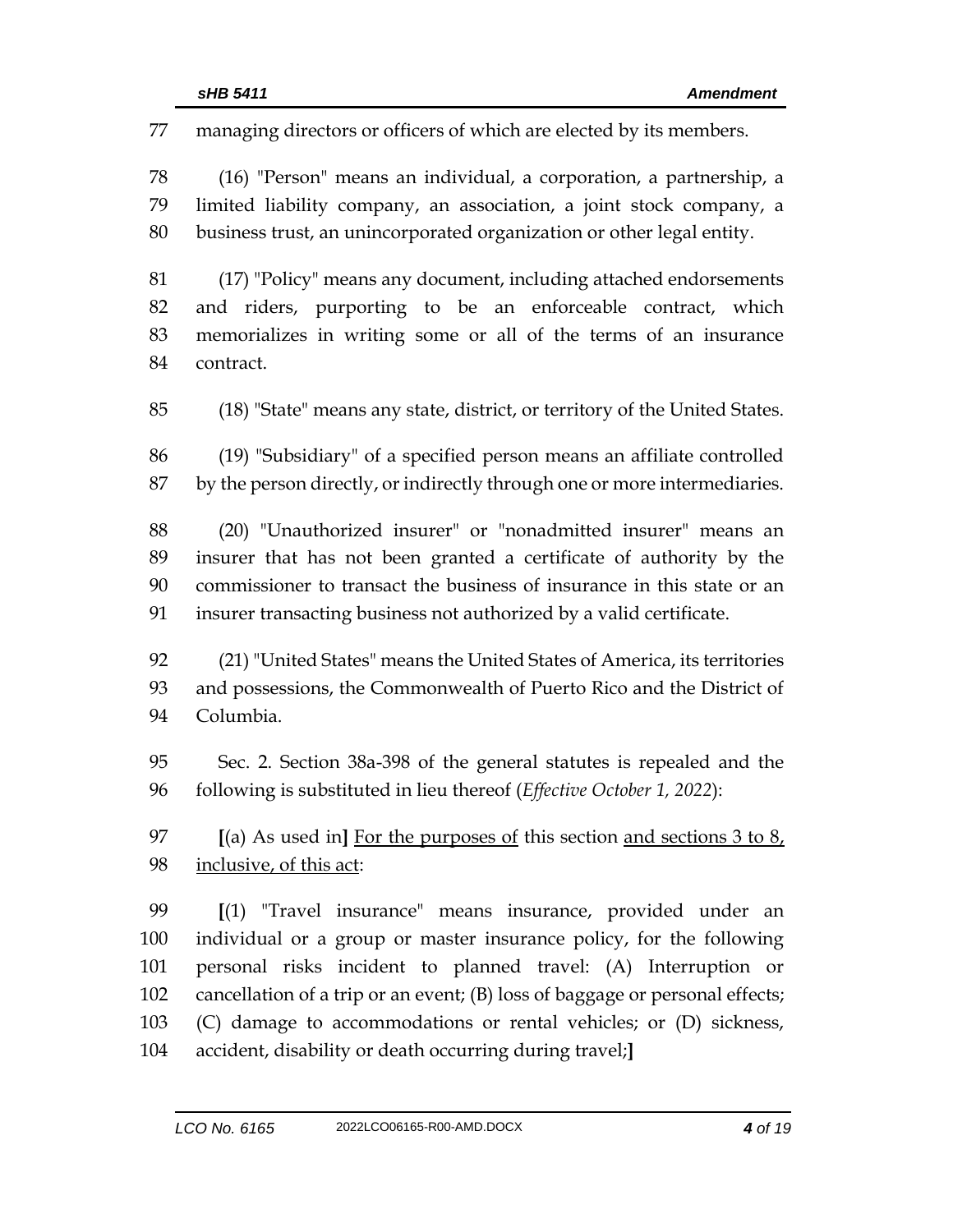| 105 | (1) "Aggregator web site" means an Internet web site that provides          |
|-----|-----------------------------------------------------------------------------|
| 106 | access to information concerning insurance products from more than          |
| 107 | one insurer, including, but not limited to, product and insurer             |
| 108 | information, for use in insurance product comparison shopping.              |
|     |                                                                             |
| 109 | (2) "Blanket travel insurance policy" means a policy of travel              |
| 110 | insurance issued to an eligible group that provides coverage: (A) For       |
| 111 | specific classes of persons defined in such policy of travel insurance; and |
| 112 | (B) to all members of such eligible group without imposing a separate       |
| 113 | charge on any individual member of such eligible group.                     |
| 114 | (3) "Cancellation fee waiver" means a noninsurance contractual              |
| 115 | agreement between a supplier of travel services and a consumer to           |
| 116 | waive some or all of the nonrefundable cancellation fee provisions of       |
| 117 | such supplier's underlying travel contract regardless of the reason for     |
| 118 | the cancellation or form of reimbursement.                                  |
| 119 | (4) "Designated travel retailer" means a travel retailer designated by      |
| 120 | a limited lines travel insurance producer to offer and disseminate travel   |
| 121 | insurance to residents of this state on behalf of the limited lines travel  |
| 122 | insurance producer.                                                         |
|     |                                                                             |
| 123 | (5) "Eligible group" means, with respect to travel insurance, a group       |
| 124 | of two or more persons who are engaged in a common enterprise or            |
| 125 | have an economic, educational or social affinity or relationship,           |
| 126 | including, but not limited to: (A) Any entity that is engaged in the        |
| 127 | business of providing travel or travel services, including, but not limited |
| 128 | to, tour operators, lodging providers, vacation property owners, hotels,    |
| 129 | resorts, travel clubs, travel agencies, property managers, cultural         |
| 130 | exchange programs and common carriers, including, but not limited to,       |
| 131 | airlines, cruise lines, railroads, steamship companies and public bus       |
| 132 | carriers, provided all members or customers of such group have a            |
| 133 | common exposure to risk attendant to travel with respect to a particular    |
| 134 | type of travel or traveler; (B) a college, school or other institution of   |
| 135 | learning, provided any blanket travel insurance policy issued to the        |
| 136 | college, school or other institution of learning provides coverage for the  |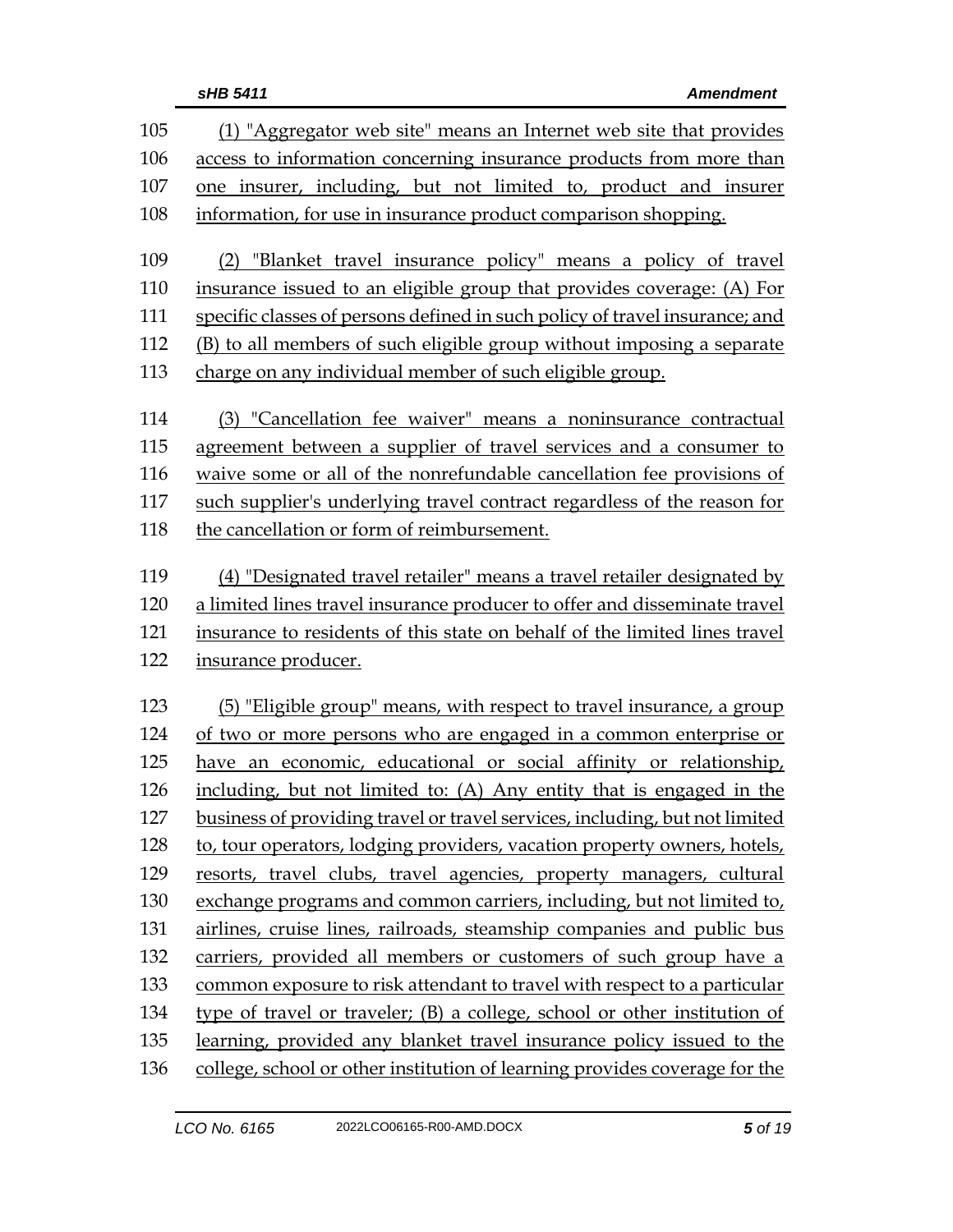students, teachers, employees or volunteers of such college, school or institution of higher learning; (C) an employer, provided any blanket travel insurance policy issued to the employer provides coverage for a group of employees, volunteers, contractors, directors, dependents or guests of such employer; (D) a sports team, camp or sponsor of such sports team or camp, provided any blanket travel insurance policy issued to such team, camp or sponsor provides coverage for participants, members, campers, employees, officials, supervisors or volunteers of such team, camp or sponsor; (E) a religious, charitable, recreational, educational or civic organization, or branch of such religious, charitable, recreational, educational or civic organization, provided any blanket travel insurance policy issued to such organization or branch provides coverage for a group of members, participants or volunteers of such organization or branch; (F) a financial institution or financial institution vendor, or a parent holding company, trustee or agent of, or designated by, one or more financial institutions or financial institution vendors, including, but not limited to, account holders, credit card holders, debtors, guarantors or purchasers; (G) an incorporated or unincorporated association, including, but not limited to, a labor union, that has a common interest, constitution and bylaws and is maintained, in good faith, for a purpose other than obtaining insurance for members of, or participants in, such association covering the members of such association; (H) a trust or the trustees of a fund approved by the commissioner and established, created or maintained for the benefit of, and covering, members, employees or customers of one or more of the associations described in subparagraph (G) of this subdivision; (I) an entertainment production company, provided any blanket travel insurance policy issued to the entertainment production company provides coverage for a group of participants, volunteers, audience members, contestants or workers of such entertainment production company; (J) a volunteer fire department, police department, ambulance service, first aid service, rescue service, court or civil defense organization, or any similar voluntary group; (K) a preschool, daycare institution for children or adults or a senior citizen club; (L) an automobile or truck rental or leasing company covering,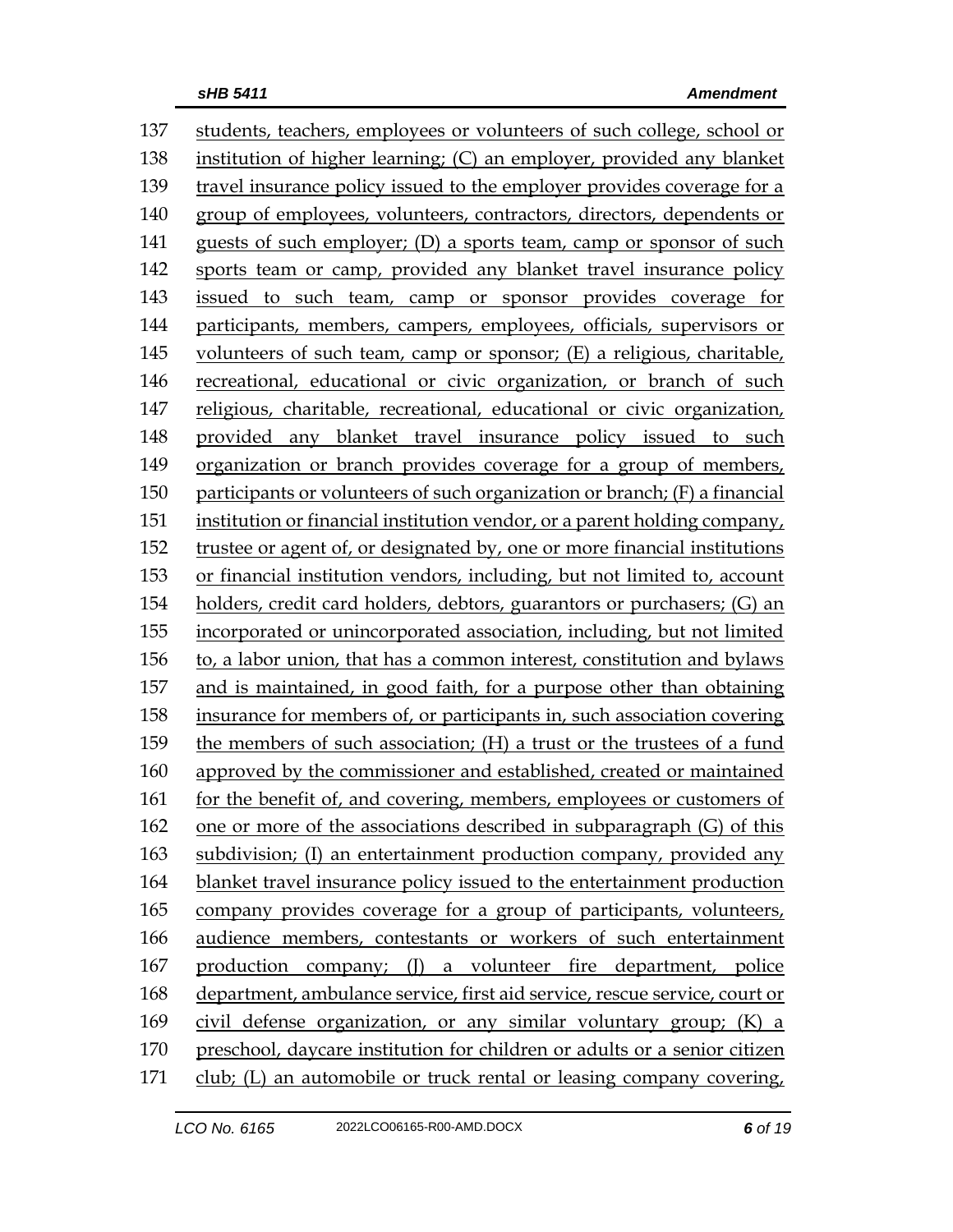under a blanket travel insurance policy, a group of individuals who may become renters or lessees of, or passengers on, a rented or leased automobile or truck due to their travel status on such rented or leased automobile or truck, provided the common carrier, operator, owner or lessor of the rented or leased automobile or truck, or the automobile or truck rental or leasing company, is the policyholder of the blanket travel insurance policy providing such coverage; or (M) any other group if the commissioner determines the members are engaged in a common enterprise, or have an economic, educational or social affinity or relationship and issuance of the policy is not in conflict with the public interest. (6) "Fulfillment materials" means documentation sent to a purchaser of a travel protection plan that (A) confirms purchase of such travel protection plan, and (B) provides the coverage and assistance details for such travel protection plan. (7) "Group travel insurance" means travel insurance issued to an eligible group. **[**(2)**]** (8) "Limited lines travel insurance producer" means **[**an individual who or business entity that is authorized under subsection (b) of this section to sell, solicit or negotiate travel insurance;**]** a (A) licensed managing general agent or third-party administrator, (B) licensed insurance producer, including a limited lines producer, designated by an insurer as the travel insurance supervising entity, or (C) travel administrator. **[**(3) "Offer and disseminate,"**]** (9) "Offer and disseminate" means, with respect to travel insurance, **[**means**]** the provision of general information about or general services for travel insurance, including: (A) A 199 description of the coverage and price of a policy of travel insurance; **[**policy;**]** (B) the processing of an application for a policy of travel

 insurance; **[**policy;**]** or (D) the performance of other activities not requiring a license and permitted in this state concerning a policy of

insurance; **[**policy;**]** (C) the collection of a premium for a policy of travel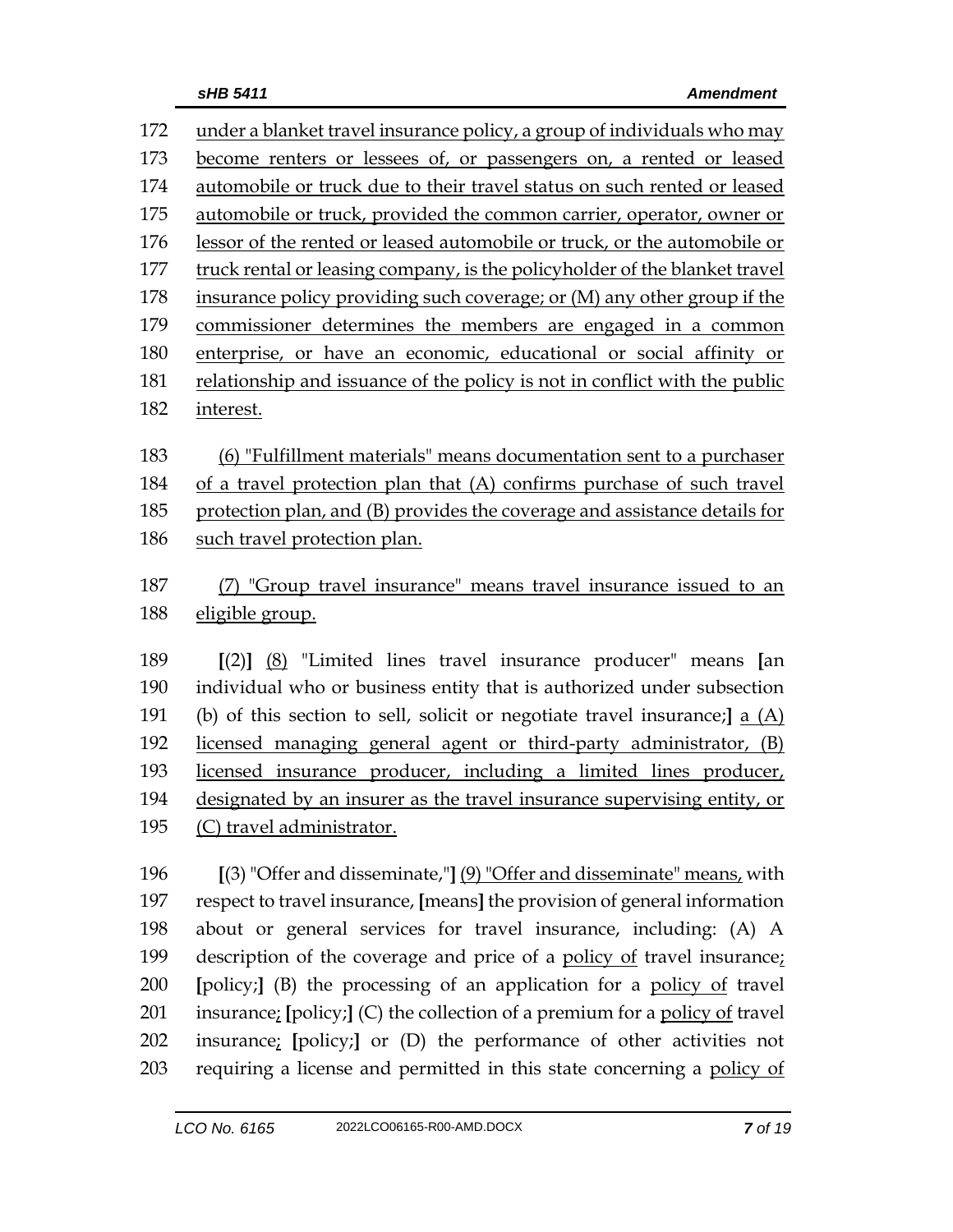| 204 | travel insurance. [policy;]                                                 |
|-----|-----------------------------------------------------------------------------|
| 205 | (10) "Primary certificate holder" means an individual who elects            |
| 206 | coverage under and purchases travel insurance provided under a policy       |
| 207 | of group travel insurance.                                                  |
| 208 | (11) "Primary policyholder" means an individual who elects and              |
| 209 | purchases travel insurance provided under an individual policy of           |
| 210 | travel insurance.                                                           |
| 211 | (12) "Travel administrator" means a person who, directly or                 |
| 212 | indirectly, underwrites travel insurance, collects charges, collateral or   |
| 213 | premiums in connection with travel insurance or adjusts or settles travel   |
| 214 | insurance claims for residents of this state, unless such person: (A)       |
| 215 | Works for, and to the extent that such person's activities are subject to   |
| 216 | the supervision and control of, a travel administrator; (B) is a licensed   |
| 217 | insurance producer selling insurance or engaged in administrative and       |
| 218 | claims-related activities within the scope of such insurance producer's     |
| 219 | license; (C) is a designated travel retailer offering and disseminating     |
| 220 | travel insurance and registered under the license of a limited lines travel |
| 221 | insurance producer; (D) is an individual adjusting or settling claims in    |
| 222 | such individual's normal course of business or practice, or a lawyer        |
| 223 | settling a client's claim and who does not collect charges or premiums      |
| 224 | in connection with insurance transactions; or $(E)$ is a business entity    |
| 225 | affiliated with a licensed insurer and administering the direct and         |
| 226 | assumed travel insurance business of such licensed affiliated insurer.      |
| 227 | (13) "Travel assistance services" means any noninsurance services for       |
| 228 | which a consumer is not indemnified based on a fortuitous event and         |
| 229 | where providing such noninsurance services does not transfer or shift       |
| 230 | any risk in a manner that constitutes the business of insurance,            |
| 231 | including, but not limited to: (A) Security advisories; (B) destination     |
| 232 | information; (C) vaccination and immunization information services;         |
| 233 | (D) travel reservation services; (E) entertainment; (F) activity and event  |
| 234 | planning; (G) translation assistance; (H) emergency messaging; (I)          |
| 235 | international legal and medical referrals; (J) medical case monitoring;     |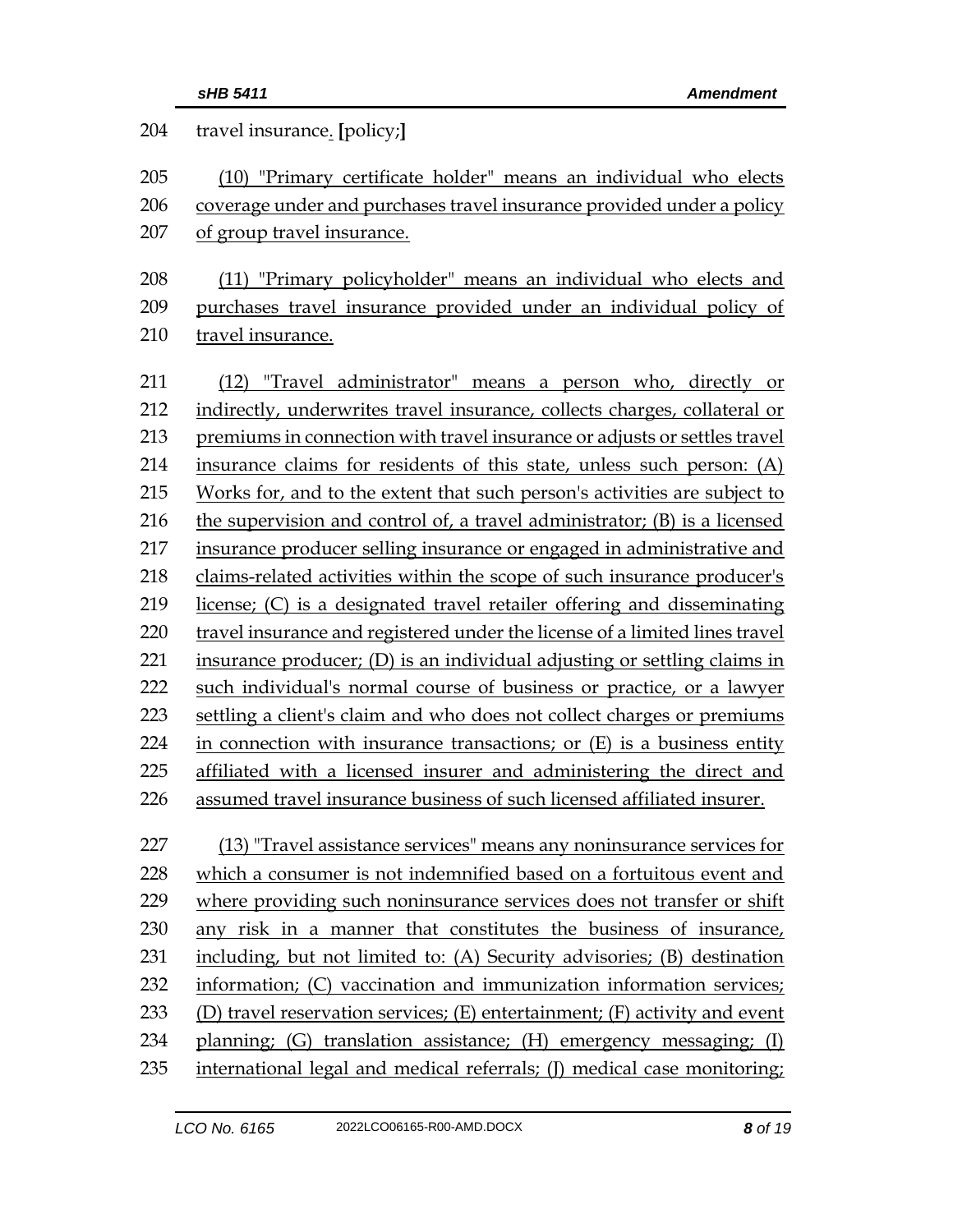| 236 | (K) transportation arrangement coordination; (L) emergency cash               |
|-----|-------------------------------------------------------------------------------|
| 237 | transfer assistance; (M) medical prescription replacement assistance; (N)     |
| 238 | passport and other travel document replacement assistance; (O) lost           |
| 239 | luggage assistance; (P) concierge services; and (Q) any service furnished     |
| 240 | in connection with a planned trip or travel.                                  |
|     |                                                                               |
| 241 | (14) (A) "Travel insurance" means insurance, provided under an                |
| 242 | individual, group or blanket insurance policy, for the following              |
| 243 | personal risks incident to planned travel: (i) Interruption or cancellation   |
| 244 | of a trip or an event; (ii) loss of baggage or personal effects; (iii) damage |
| 245 | to accommodations or rental vehicles; (iv) sickness, accident, disability     |
| 246 | or death occurring during travel; (v) emergency evacuation; (vi)              |
| 247 | repatriation of remains; or (vii) any other contractual obligation to         |
| 248 | indemnify or pay a specified amount to a traveler upon determinable           |
| 249 | contingencies that are related to travel as approved by the                   |
| 250 | commissioner.                                                                 |
|     |                                                                               |
| 251 | (B) "Travel insurance" does not include: (i) Major medical plans that         |
| 252 | provide comprehensive medical protection for a traveler with a trip           |
| 253 | lasting longer than six months, including, but not limited to, a traveler     |
| 254 | working or residing outside of the United States as an expatriate; or (ii)    |
| 255 | a product that requires a specific insurance producer license.                |
| 256 | (15) "Travel protection plan" means a plan that includes travel               |
| 257 | insurance, travel assistance services or a cancellation fee waiver.           |
|     |                                                                               |
| 258 | $[(4)]$ $(16)$ "Travel retailer" means a business entity that makes,          |
| 259 | arranges or offers [travel services; and] planned travel and may offer        |
| 260 | and disseminate travel insurance as a service to its customers on behalf      |
| 261 | of a limited lines travel insurance producer and under the direction of       |
| 262 | such travel insurance producer.                                               |
|     |                                                                               |
| 263 | [(5) "Designated travel retailer" means a travel retailer designated by       |
| 264 | a limited lines travel insurance producer to offer and disseminate travel     |
| 265 | insurance to residents of this state on such producer's behalf.               |
| 266 | (b) (1) (A) Any individual or business entity that wishes to act as a         |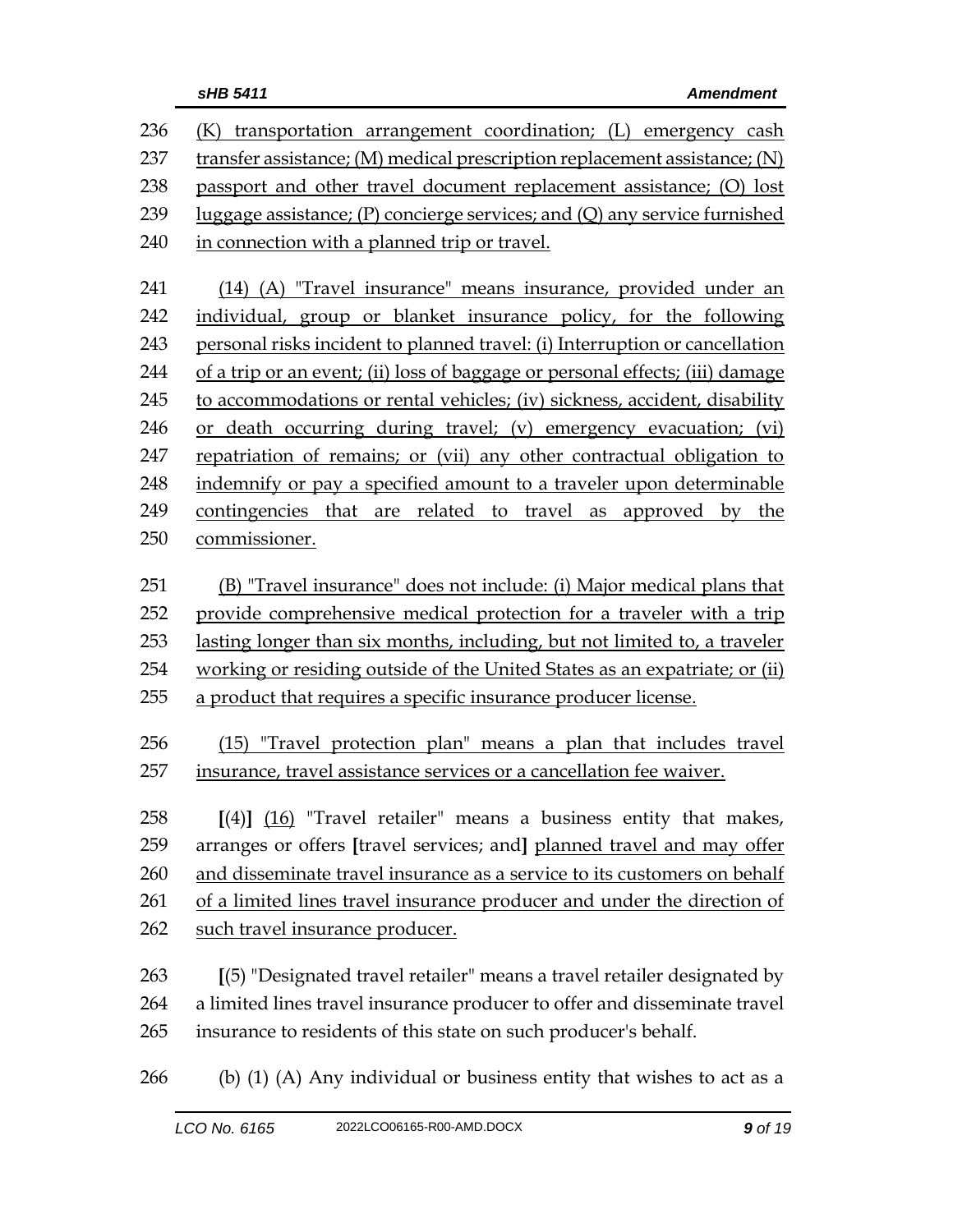limited lines travel insurance producer in this state may apply to the Insurance Commissioner for authorization to act as a limited lines travel insurance producer and to sell, solicit or negotiate travel insurance 270 through an insurance company licensed or authorized to do business in 271 this state. Such application shall be submitted on such form and in such manner as prescribed by the commissioner and shall be accompanied by the fee required under section 38a-11. The commissioner shall not approve such application unless (i) the applicant has paid all applicable filing and licensing fees required under this title, and (ii) for an applicant that is a business entity, the employee designated pursuant to subparagraph (A) of subdivision (3) of this subsection and the president, secretary, treasurer and any other officer or individual who directs or controls the insurance operations of the applicant has complied with any fingerprinting requirements applicable to insurance producers in the resident state of the applicant.

 (B) The commissioner may approve or deny such application. Any such authorization shall be in force until the commissioner suspends or revokes such authorization or the commissioner suspends, revokes or refuses to renew the individual's or insurance company's license or authorization to do business in this state.

 (2) Each limited lines travel insurance producer that is a business entity shall, at the time such application is approved by the commissioner, establish and maintain a registry, on a form prescribed by the commissioner, of its designated travel retailers. Such producer shall update the registry annually and shall include: (A) The name, address and contact information of each designated travel retailer; (B) the name, address and contact information of an officer or individual who directs or controls each designated travel retailer's operations; (C) the federal tax identification number of each designated travel retailer; and (D) a certification by such producer that the designated travel retailer has not engaged in conduct prohibited under 18 USC 1033, as amended from time to time. Upon request by the commissioner, a limited lines travel insurance producer shall make such registry available to the commissioner or the commissioner's designee for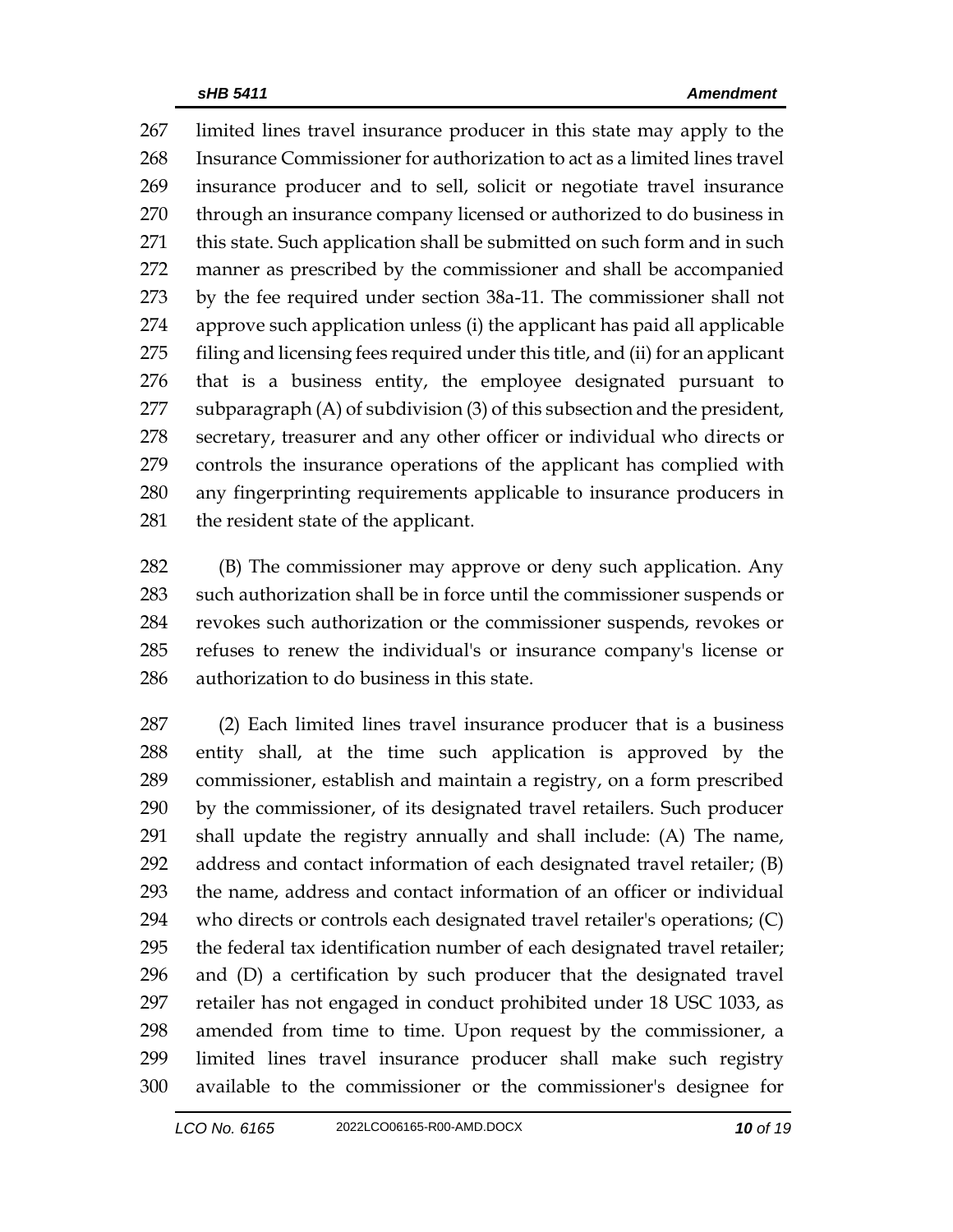inspection and examination during the regular business hours of such limited lines travel insurance producer.

 (3) (A) Each limited lines travel insurance producer that is a business entity shall designate an employee, who is an insurance producer licensed in this state, as the individual responsible for the limited lines travel insurance producer's compliance with this section, including supervision of its designated travel retailers.

 (B) Each limited lines travel insurance producer that is a business entity shall be responsible for the acts of its designated travel retailers and shall use reasonable means to ensure each designated travel retailer's compliance with this section.

 (4) Each limited lines travel insurance producer that is a business entity shall require each employee and authorized representative of its designated travel retailers to receive instruction or training on the offer and dissemination of travel insurance. Such instruction or training may be subject to review by the commissioner and shall include, at a minimum, information about (A) the types of travel insurance offered through the travel retailer, (B) ethical sales practices, and (C) required disclosures to prospective insureds.

 (5) Each limited lines travel insurance producer that is a business entity or designated travel retailer shall provide to purchasers of a travel insurance policy: (A) A description or a copy of the material terms of such policy; (B) a description of the process for filing a claim under such policy; (C) a description of the process for the review or cancellation of such policy; and (D) the identity of and contact information for the insurance company issuing such policy and the limited lines travel insurance producer.

 (c) (1) A travel retailer that does not employ a licensed insurance producer or is not licensed or authorized to transact the business of insurance in this state may offer and disseminate travel insurance to residents of this state, if (A) it is a designated travel retailer, and (B) its travel insurance-related activities are limited to those authorized under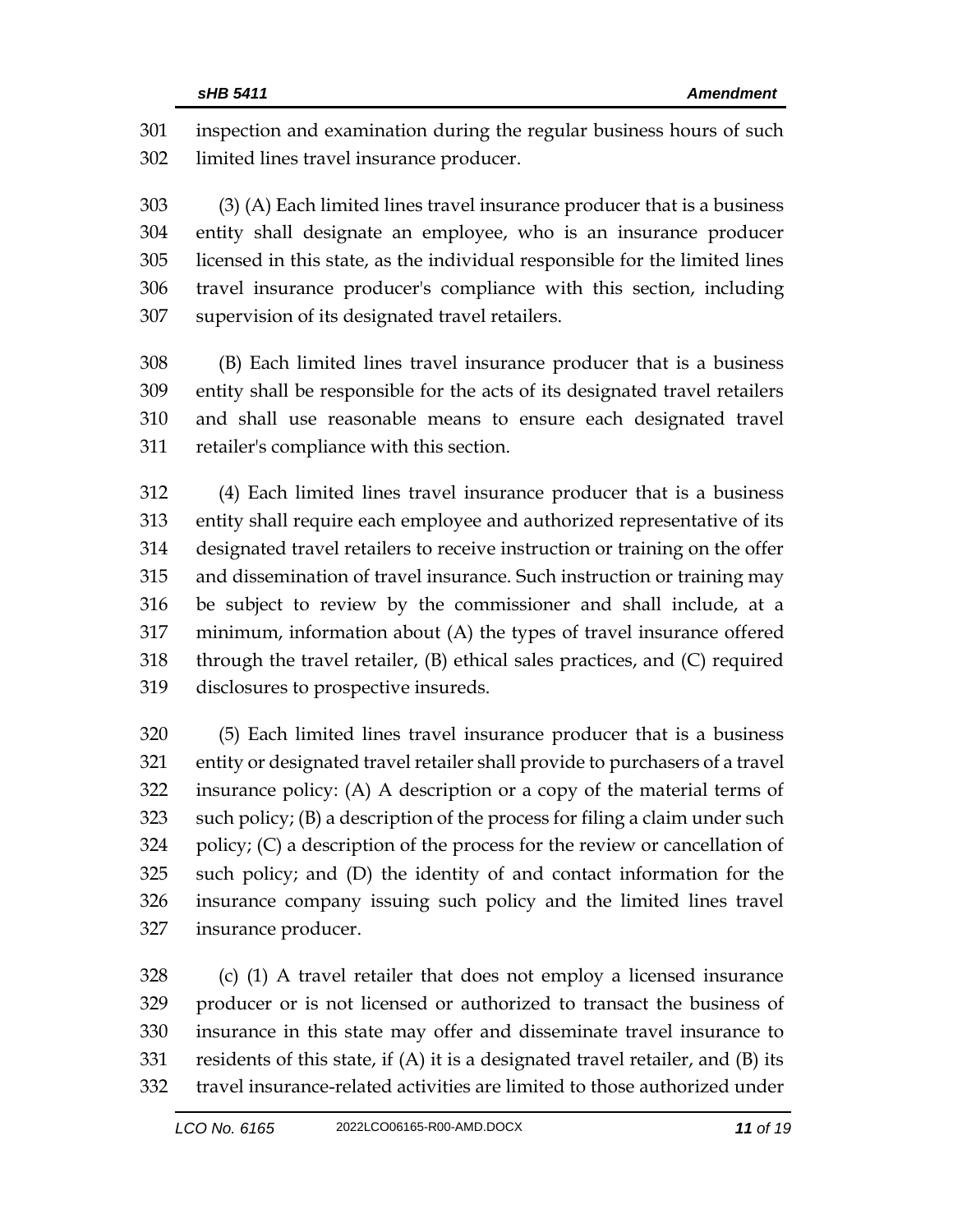this section.

 (2) A travel retailer shall make available to prospective insureds brochures or other written materials that: (A) Provide the identity of and contact information for the insurance company issuing the travel insurance policy and the limited lines travel insurance producer; (B) explain that the purchase of travel insurance is not required to purchase any other product or service from the travel retailer; and (C) explain that such travel retailer is permitted to provide general information about the travel insurance offered through the travel retailer, including a description of the coverage and price, but is not qualified or authorized to answer questions about the terms and conditions of such travel insurance or evaluate the adequacy of the prospective insured's existing insurance coverage.

 (3) A designated travel retailer may receive compensation from a limited lines travel insurance producer or the insurance company issuing a travel insurance policy for services related to the offer and dissemination of travel insurance as agreed to by such designated travel retailer and such limited lines travel insurance producer or insurance company.

 (4) An employee or authorized representative of a travel retailer shall not be required to be licensed as an insurance producer unless such employee or authorized representative: (A) Evaluates or interprets the terms, benefits or conditions of travel insurance offered by the travel retailer; (B) evaluates or provides advice regarding a prospective insured's existing insurance coverage; or (C) holds himself or herself out as a licensed insurance producer or an insurance expert.

 (d) (1) A violation of this section by a limited lines travel insurance producer shall be deemed an unfair or deceptive insurance practice under section 38a-816.

 (2) A violation of this section by a travel retailer shall be deemed an unfair or deceptive trade practice under subsection (a) of section 42- 110b.**]**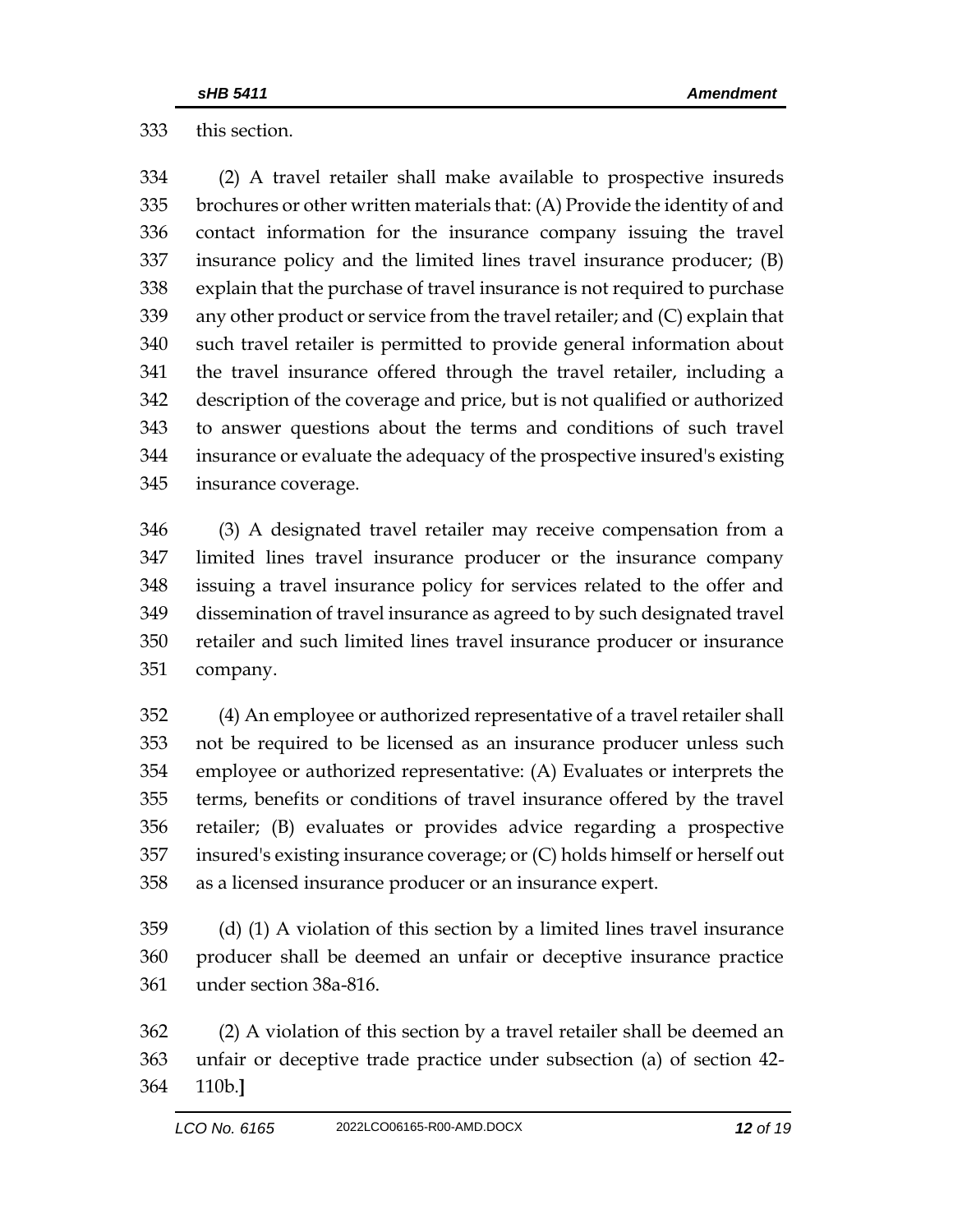Sec. 3. (NEW) (*Effective October 1, 2022*) (a) Travel insurance shall be classified and filed in this state, for the purposes of rates and forms, under an inland marine line of insurance, except if travel insurance provides coverage for sickness, accident, disability or death occurring during travel, either exclusively or in conjunction with related coverages of emergency evacuation or repatriation of remains, or incidental limited property and casualty benefits such as baggage or trip cancellation, such travel insurance may be filed in this state under either an accident and health line of insurance or an inland marine line of insurance.

 (b) Travel insurance may be in the form of an individual, group or blanket policy.

 (c) The commissioner may prescribe eligibility and underwriting standards for travel insurance, provided such standards are based on travel protection plans designed for individual or identified marketing or distribution channels and meet this state's underwriting standards for inland marine lines of insurance.

 Sec. 4. (NEW) (*Effective October 1, 2022*) (a) All persons offering travel insurance in this state are subject to section 38a-816 of the general statutes, except as otherwise provided in this section.

 (b) Offering or selling a travel insurance policy that cannot reasonably result in payment of claims for an insured under the policy is an unfair trade practice under section 38a-816 of the general statutes.

 (c) All documents provided to a consumer prior to the purchase of a policy of travel insurance, including, but not limited to, sales materials, advertising materials and marketing materials, shall be consistent with the policy of travel insurance, including, but not limited to, forms, endorsements, policies, rate filings and certificates of insurance.

 (d) If a policy or certificate of travel insurance contains any preexisting condition exclusion, information concerning, and an opportunity to learn more about, such preexisting condition exclusion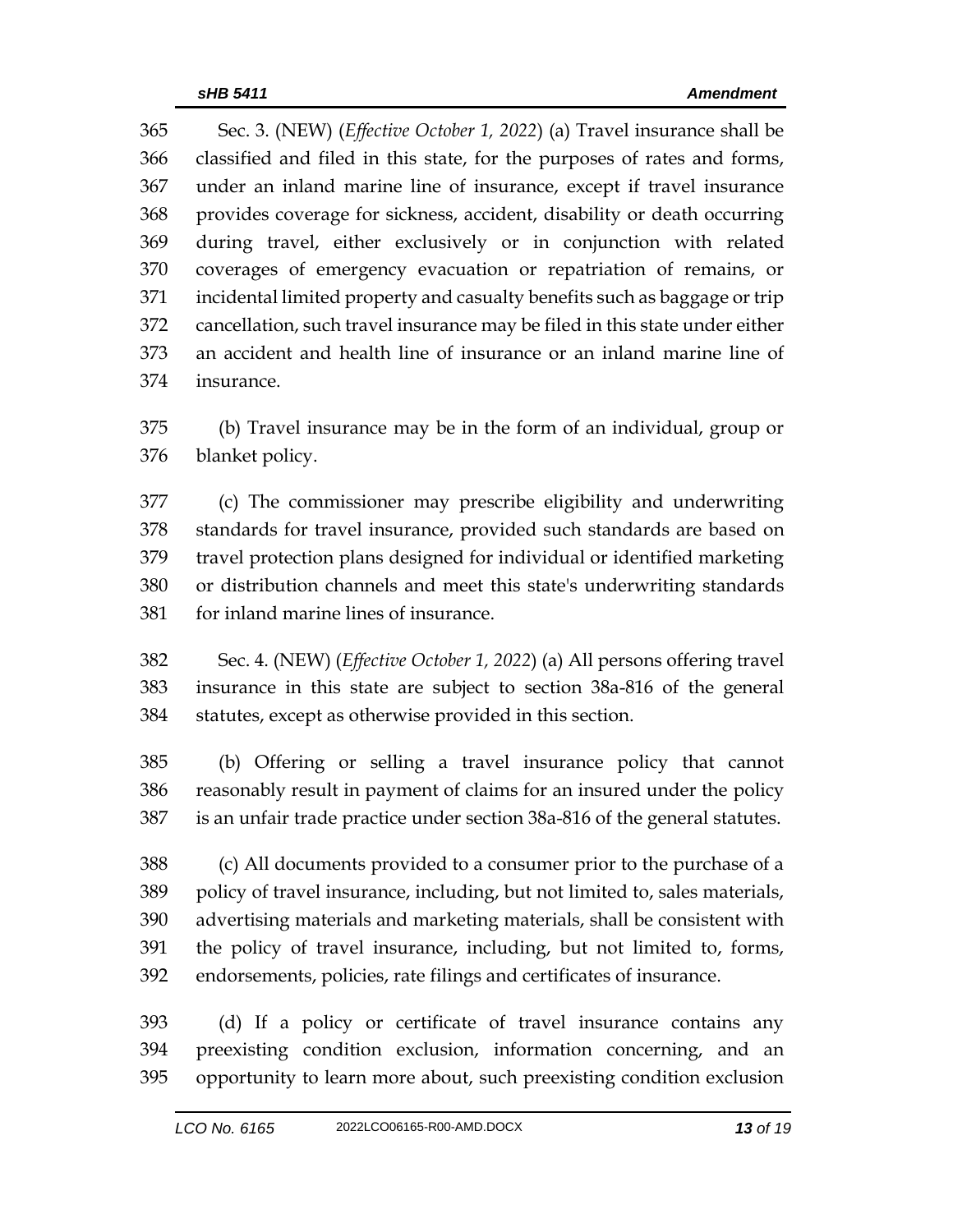shall be provided to a consumer at any time prior to the time that the consumer purchases such policy or certificate of travel insurance, and any such preexisting condition exclusion shall be provided to a consumer in the fulfillment materials for a travel protection plan that includes travel insurance. (e) (1) If a consumer purchases a travel protection plan in this state, the following shall be provided to the consumer as soon as practicable following the time that such consumer purchases such travel protection plan: (A) The fulfillment materials for such travel protection plan; (B) A description, or a copy of, the material terms of any travel insurance coverage included in such travel protection plan; (C) A description of the process for filing a claim under any travel insurance coverage included in such travel protection plan; (D) A description of the process for review or cancellation of any travel insurance coverage included in such travel protection plan; and (E) The identity of, and contact information for, the insurer issuing any travel insurance coverage included in such travel protection plan. (2) Unless the insured departs on a covered trip, or files a claim under such coverage, the policyholder or certificate holder may cancel the policy or certificate for a full refund of the travel protection plan price from the date of purchase of the travel protection plan until at least: (A) Fifteen days following the date of delivery of such travel protection plan's fulfillment materials by mail; or (B) Ten days following the date of delivery of such travel protection plan's fulfillment materials by any means other than mail. For the purposes of this subparagraph and subparagraph (A) of subdivision (2) of subsection (e) of this section, delivery means handling fulfillment materials to the policyholder or certificate holder or sending fulfillment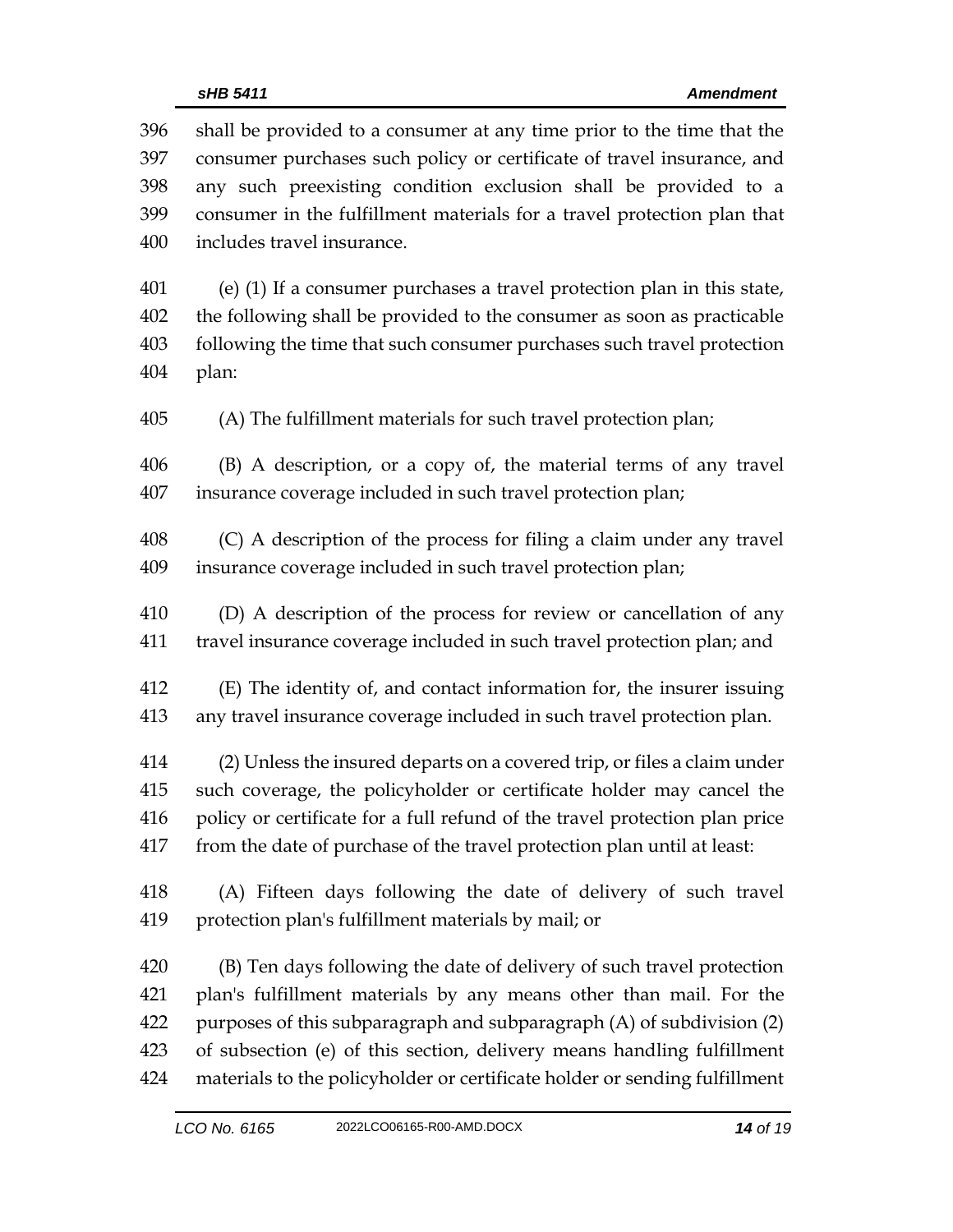materials by mail or electronic means to the policyholder or certificate holder.

 (3) The fulfillment materials for a travel protection plan, and the documents concerning any travel insurance coverage included in the travel protection plan, shall disclose whether the travel insurance coverage included in such travel protection plan is primary or secondary to other applicable coverage.

 (f) It shall not be an unfair trade practice when travel insurance coverage is directly marketed to a consumer through an insurer's Internet web site or an aggregator web site, and the consumer may access all provisions of such travel insurance coverage by electronic means, and an accurate summary or short description of such travel insurance coverage is provided on the insurer's Internet web site or aggregator web site.

 (g) No person offering, soliciting or negotiating travel insurance or travel protection plans to consumers in this state on an individual or group basis may do so by using a negative option or opt-out, which would require a consumer to take an affirmative action to deselect travel insurance coverage, by, for example, unchecking a box on an electronic form, when the consumer purchases a trip.

 (h) It shall be an unfair trade practice to market blanket travel insurance coverage as free.

 (i) When a consumer's destination jurisdiction requires insurance coverage, it shall not be an unfair trade practice to require a consumer to choose between the following options as a condition of purchasing a trip or travel package:

 (1) Purchasing the coverage required by the destination jurisdiction through the designated travel retailer, as that term is defined in subdivision (5) of subsection (a) of section 38a-398 of the general statutes, as amended by this act, or limited lines travel insurance producer supplying the trip or travel package; or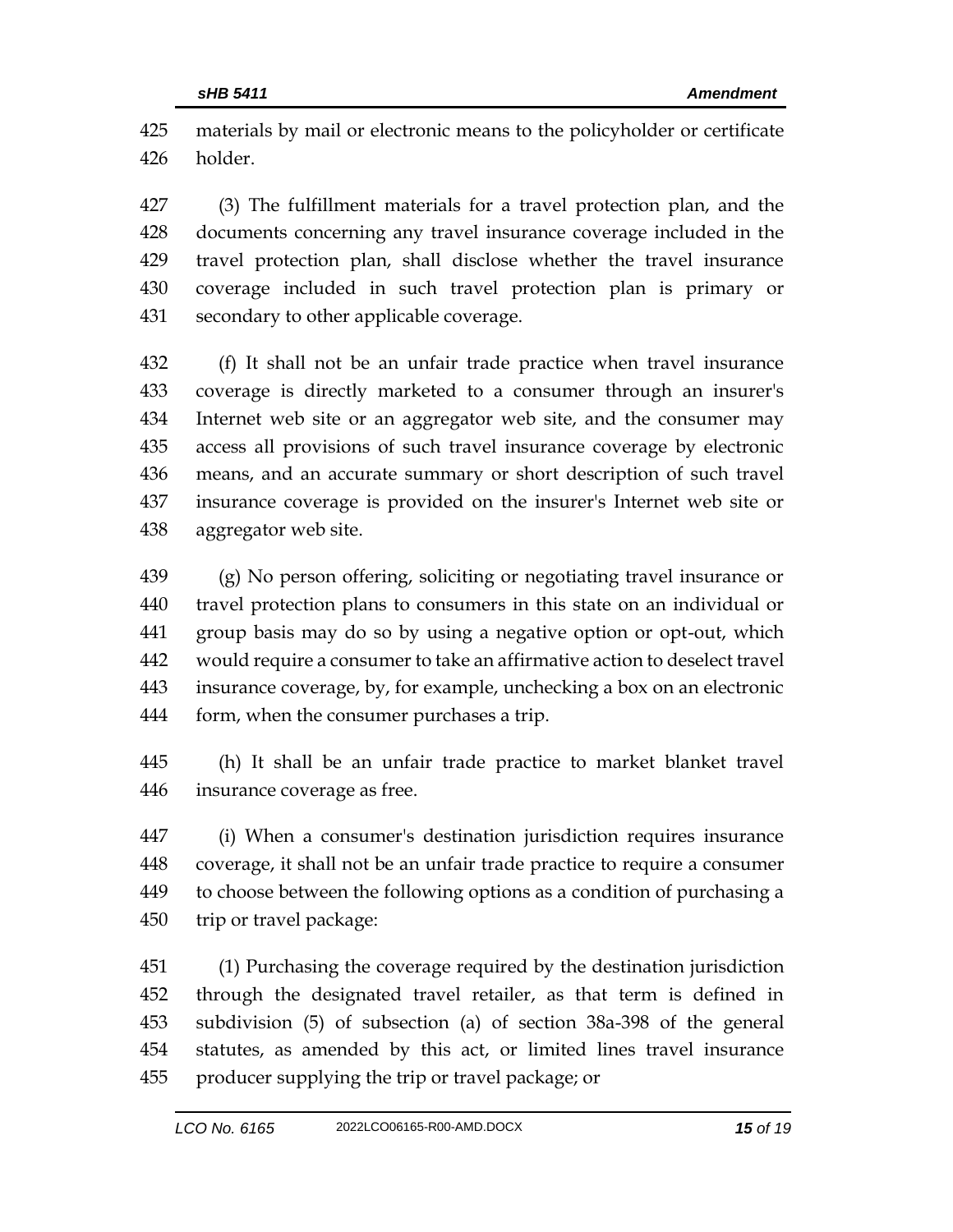(2) Agreeing to obtain and provide proof of coverage that meets the destination jurisdiction's requirements prior to departure. Sec. 5. (NEW) (*Effective October 1, 2022*) (a) No person shall act as, or hold itself out to be, a travel administrator in this state unless such person is: (1) An insurance producer licensed for property and casualty insurance lines in this state; (2) A managing general agent, as defined in section 38a-90a of the general statutes, that is licensed as an insurance producer and holds an appointment by an insurer in this state; or (3) A third-party administrator licensed pursuant to section 38a-720j of the general statutes. (b) A travel administrator and its employees are exempt from the licensing requirements of section 38a-792 of the general statutes, as amended by this act, for travel insurance it administers. (c) Each insurer shall be responsible for the conduct of each travel administrator administering travel insurance in this state underwritten by such insurer, and shall ensure that each such travel administrator maintains, and makes available to the commissioner upon request, all books and records concerning such insurer. Sec. 6. (NEW) (*Effective October 1, 2022*) A travel protection plan may be offered to a consumer in this state for a single price reflecting any combined features offered by the travel protection plan if: (1) Such travel protection plan: (A) Discloses to the consumer, at or before the time of purchase, that such travel protection plan includes travel insurance, travel assistance services and cancellation fee waivers, as applicable, and that such consumer may obtain additional information regarding the individual features and pricing of such travel insurance, travel assistance services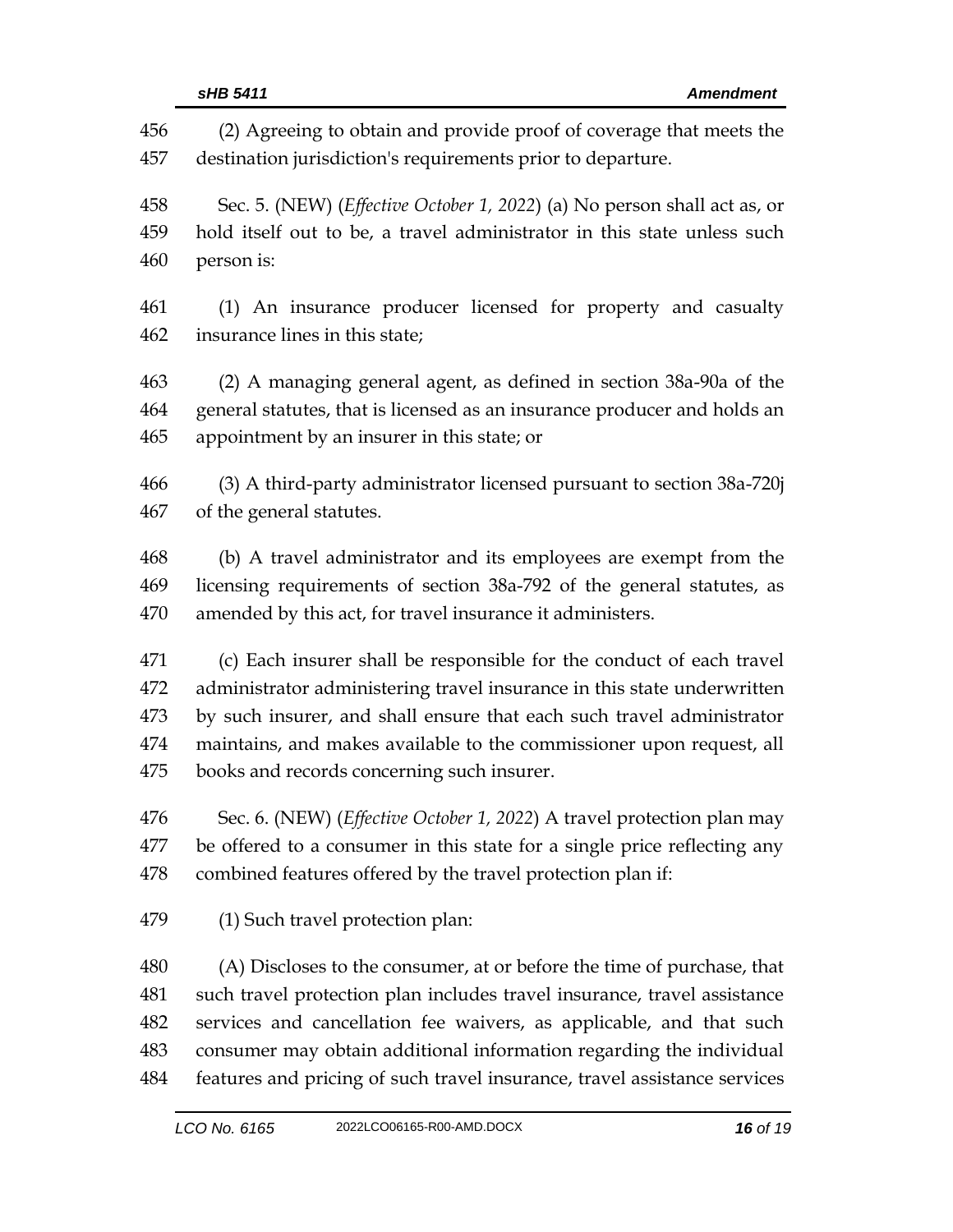and cancellation fee waivers, as applicable; and

 (B) Provides to the consumer, at or before the time of purchase, an opportunity to obtain the additional information described in subparagraph (A) of this subdivision; and

(2) The fulfillment materials for such travel protection plan:

 (A) Describe and delineate the travel insurance, travel assistance services and cancellation fee waivers, if any, in such travel protection plan; and

 (B) Include any required disclosure concerning the travel insurance coverage included in such travel protection plan, if any, and the contact information for the persons providing the travel assistance services and cancellation fee waivers included in such travel protection plan, if any.

 Sec. 7. (NEW) (*Effective October 1, 2022*) (a) (1) A travel insurer shall be subject to the tax imposed under sections 12-202 and 12-210 of the general statutes for travel insurance premiums paid by:

 (A) The primary policyholder of an individual policy of travel insurance if such primary policyholder is a resident of this state;

 (B) The primary certificate holder of a policy of group travel insurance if such primary certificate holder is a resident of this state; or

 (C) A policyholder of a blanket travel insurance policy if the policyholder is a resident of this state, maintains such policyholder's principal place of business in this state or an affiliate or subsidiary of such policyholder maintains such affiliate's or subsidiary's principal place of business in this state.

 (2) If a domestic insurer, alien insurer or foreign insurer that writes a blanket travel insurance policy described in subparagraph (C) of subdivision (1) of this subsection is subject to rules across multiple taxing jurisdictions that permit such insurer to allocate premiums across such jurisdictions on an apportioned basis and in a reasonable and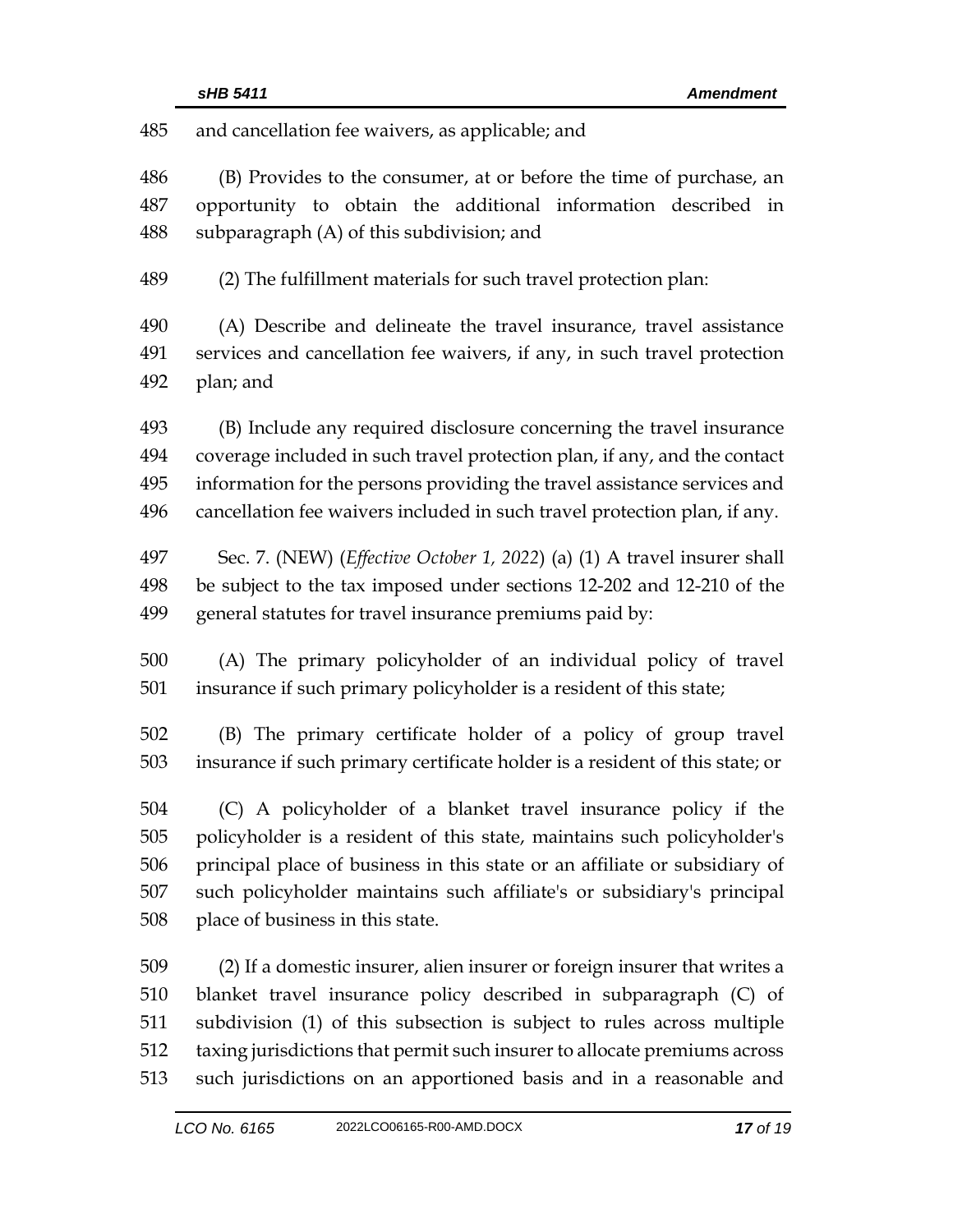| 514 | equitable manner, such insurer's liability under said subparagraph shall     |
|-----|------------------------------------------------------------------------------|
| 515 | be subject to such premium allocation.                                       |
| 516 | (b) Each domestic insurer, alien insurer and foreign insurer that is         |
| 517 | subject to the provisions of subsection (a) of this section shall:           |
| 518 | (1) Document the state in which each primary policyholder, primary           |
| 519 | certificate holder, policyholder, affiliate or subsidiary described in       |
| 520 | subsection (a) of this section maintains such primary policyholder's,        |
| 521 | primary certificate holder's, policyholder's, affiliate's or subsidiary's    |
| 522 | primary residence or principal place of business, as applicable; and         |
| 523 | (2) Report as premium only the amount allocable to travel insurance          |
| 524 | and not any amounts received for travel assistance services or               |
| 525 | cancellation fee waivers.                                                    |
| 526 | Sec. 8. (NEW) (Effective October 1, 2022) The commissioner may adopt         |
| 527 | regulations, in accordance with chapter 54 of the general statutes, to       |
| 528 | implement the provisions of section 38a-398 of the general statutes, as      |
| 529 | amended by this act, and sections 3 to 7, inclusive, of this act.            |
| 530 | Sec. 9. Subsection (d) of section 38a-792 of the general statutes is         |
| 531 | repealed and the following is substituted in lieu thereof (Effective October |
| 532 | $1, 2022$ :                                                                  |
| 533 | (d) The provisions of this section shall not apply to any:                   |
| 534 | (1) (A) Individual who, for purposes of claims for portable electronics      |
| 535 | insurance, as defined in section 38a-397, only (i) collects claim            |
| 536 | information from or furnishes claim information to insureds or               |
| 537 | claimants, and (ii) conducts data entry, including data entry into an        |
| 538 | automated claims adjudication system, provided (I) such individual is        |
| 539 | an employee of a casualty insurance company licensed in this state, an       |
| 540 | employee of a casualty claims adjuster licensed in this state or an          |
| 541 | employee of an affiliate of such insurance company or adjuster, and (II)     |
| 542 | not more than twenty-five such individuals are under the supervision         |
| 543 | of a casualty claims adjuster licensed in this state or an insurance         |